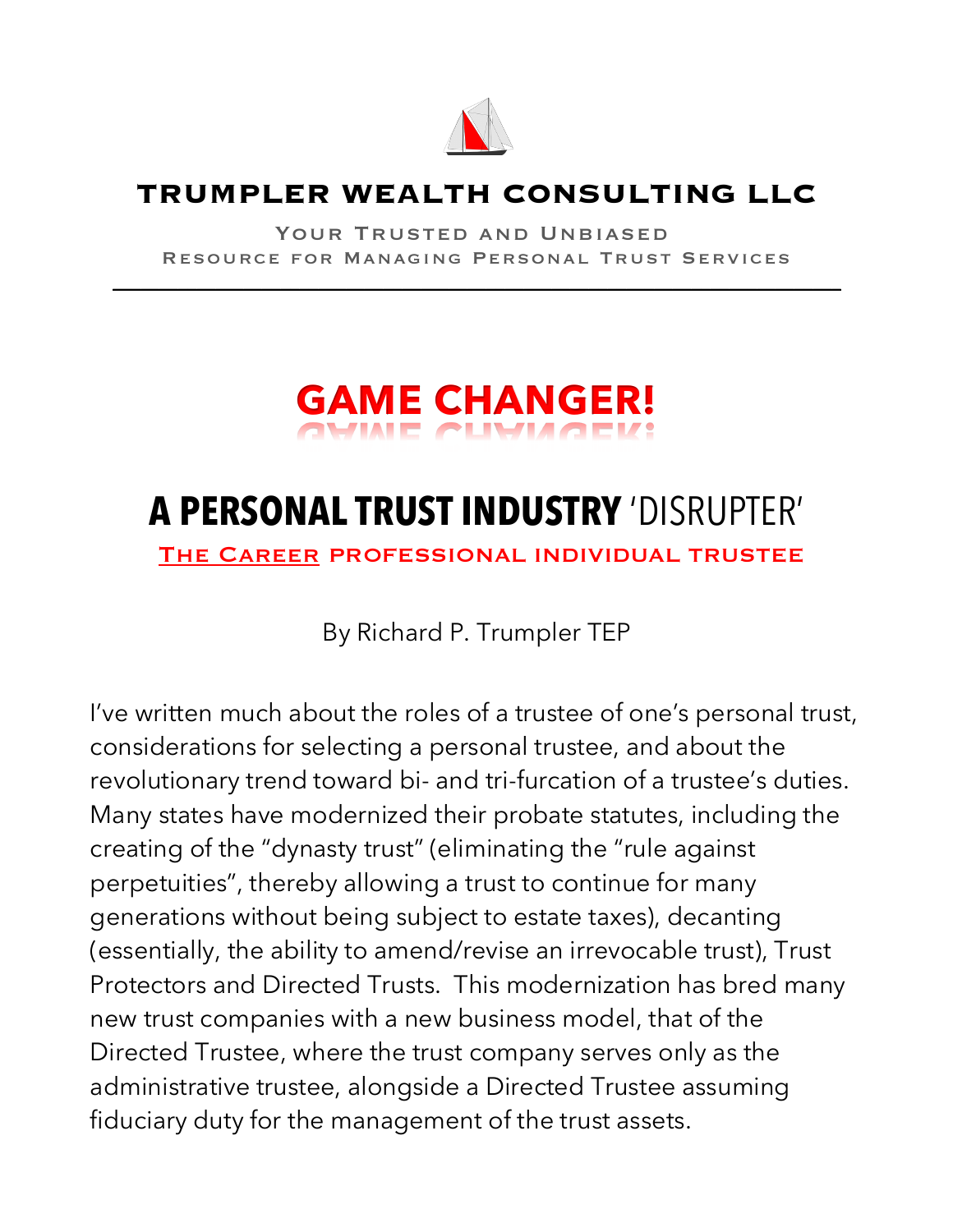### **A new paradigm?**

More recently, I have experienced the evolution of another personal trust industry "disrupter", the emergence of what I shall call the *Professional Individual Trustee*. I have written several articles detailing why I believe(d) that one should never select an individual as the trustee of one's personal trust, such as "12 Reasons to Never Use an Individual Trustee"

(https://www.trumplerwealthconsulting.com/read-and-watch) which suggests that one's attorney, accountant, financial advisor or family member would usually be poor choices for the administration of one's trust.

However, with the emergence of more and more *Professional Individual Trustees* (and the inevitable state regulation/licensing of such individuals) I must modify my prohibition, within certain parameters.

#### **Clarifying my prior observations**

First, though, why have I expanded my position regarding individual trustees? My primary premise was that individuals most often were unqualified and inexperienced for such a serious and important role, and usually could/would not carry out the terms of the trust objectively. It seemed that a corporate trustee would be a better choice, as they were experienced, had the systems and processes, policies and procedures, were regulated by state or federal regulators, and would strive to carry out the terms of the trust objectively.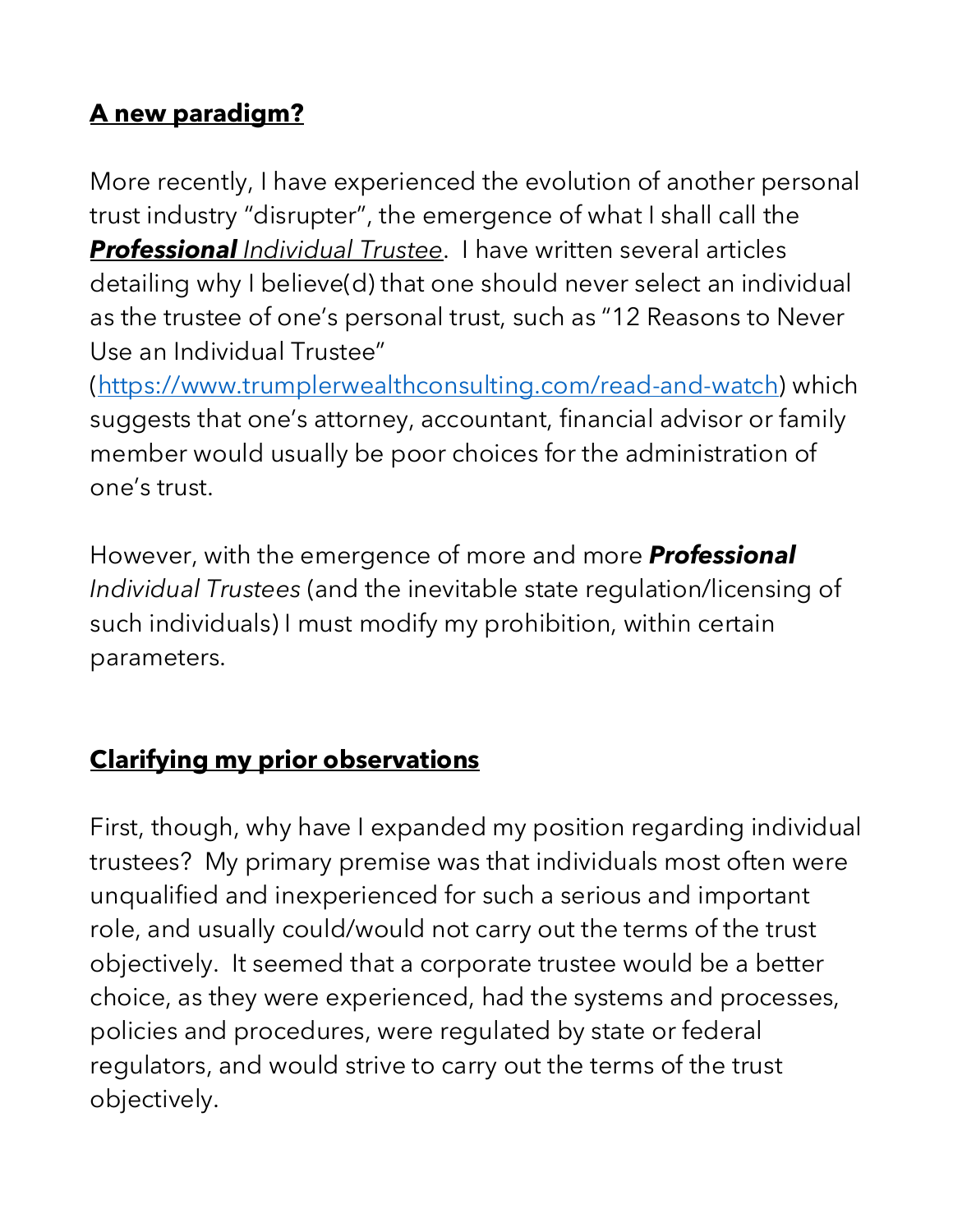#### **Why not a corporate/bank trustee?**

Unfortunately, many traditional corporate/bank trust companies have earned, deservedly or not, a reputation over the years, for inflexibility, bureaucracy, unresponsiveness, high turnover, high account loads for trust officers and high fees, not to mention the apparent conflict of interest a bank trustee may have when also managing a trust's assets.

#### **The case for the independent** *Professional Individual Trustee*

All of the *Professional Individual Trustees* (do I dare create an acronym for them… PITs?) I know are highly qualified individuals with an extensive history in the trust business, most often having had senior roles working for one or more corporate/bank trustees. Some, though not all, also have law degrees. They typically serve only as an administrative trustee, where the trust provides for direction of the asset management, or the PIT exercises his/her statutory authority to delegate the investment function to a thirdparty financial advisor or asset manager.

Such *Professional Individual Trustees* have a number of distinct advantages over corporate/bank trustees and family members or other individual trustees:

> • They are **highly responsive**, meaning that they don't have high account loads and are able to return phone calls quickly and make decisions in a timely manner.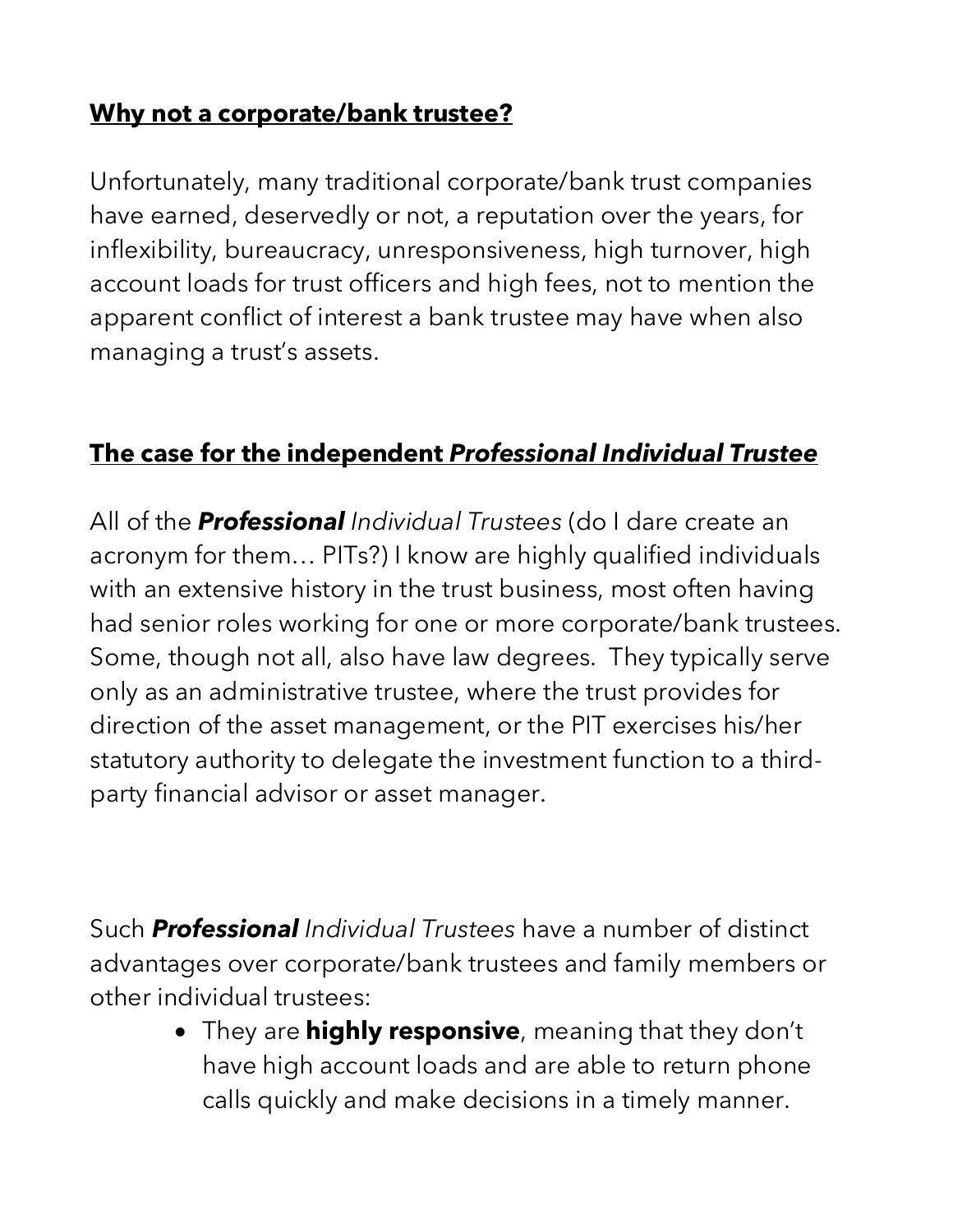- They typically are **highly experienced**, have well defined policies and procedures, and utilize some kind of accounting/reporting system to maintain accurate records.
- They can have **liability insurance**, which a family member trustee cannot obtain, assuring that in the event of a breach of trust, misfeasance or malfeasance by the trustee, there will be resources available to recover from a loss.
- They are **independent and unbiased**, having no personal ties to beneficiaries which would make it difficult to say "no" to improper or unqualified requests for principal distributions.
- They typically charge **lower fees** than their corporate counterparts as they have far less overhead.
- They are typically willing to take much **smaller trusts** than most corporate trustees, and are often willing to take **less attractive trusts** such as Irrevocable Life Insurance Trusts (ILITs) and Special Needs Trusts (SNTs), and some are even willing to take on the personal roles of guardian, power of attorney and health care surrogate.
- There is **long-term relationship continuity**, as there is no "turnover" in the trust officer role; that is, the *Professional Individual Trustee* is not an employee, frequently looking for a higher paying job, but instead does trust administration as a business, a service and a career.